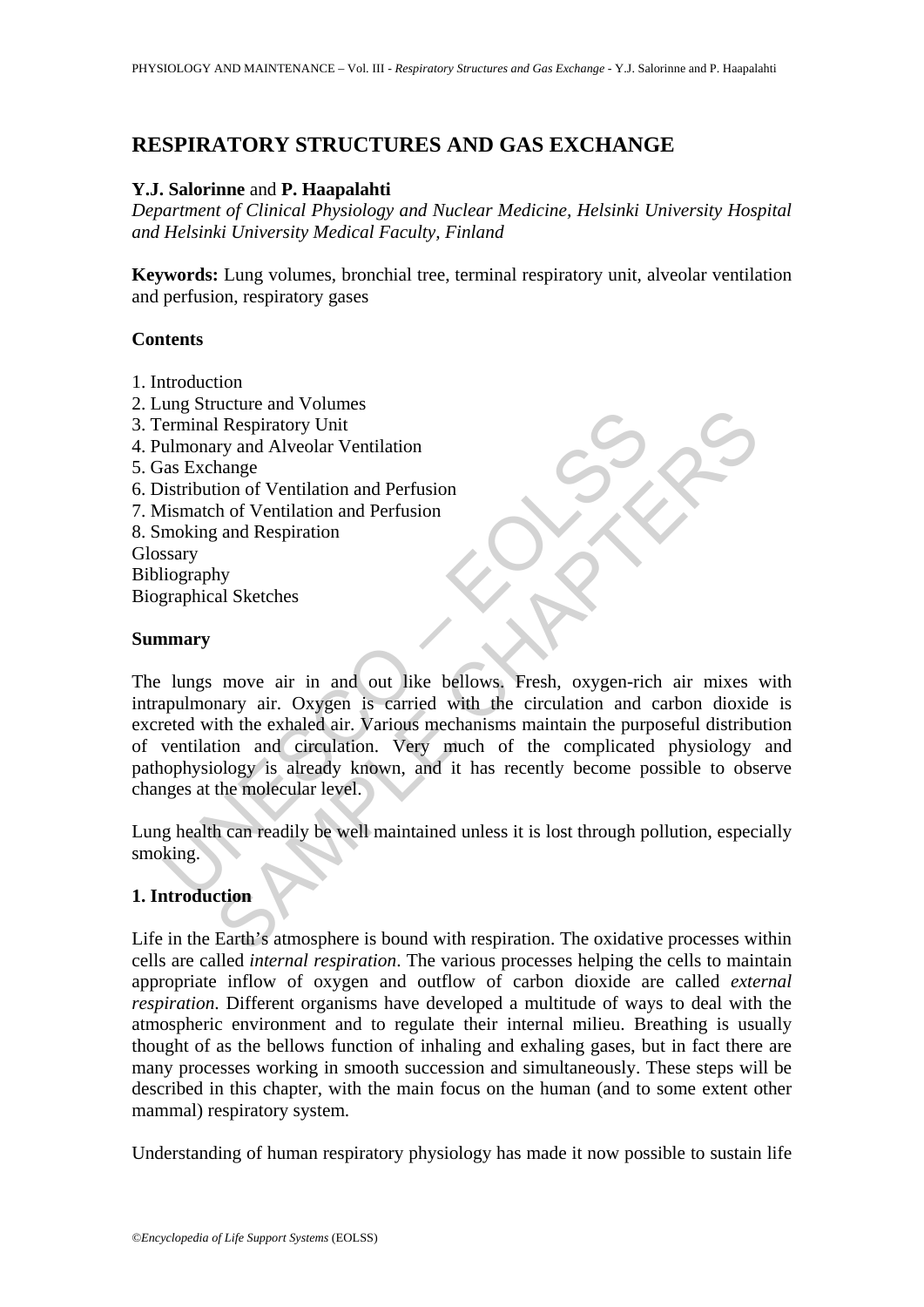during space flights and deep sea diving.

The average adult person ventilates about 10 000 liters of air every day. Inspired air is cleaned, moisturized and warmed before entering the lungs. The inhaled substances may cause allergic, inflammatory, constrictive and toxic reactions. Tobacco, industrial and traffic pollutants pose a major threat. More and more evidence on the detrimental effects of even passive smoking has emerged. In spite of the strong evidence of tobacco as the main cause of chronic obstructive lung disease, the pandemic of smoking is spreading. The effects of industrial and traffic pollutants are augmented in smokers and lead to greater disability.

The primary pathology of asthma is an inflammatory reaction or condition in the lungs. The inflammation depends on inhaled allergens, post-infectious changes or exposure to extremely cold air or other irritant factors. Pharmacological studies try to find new molecules to prevent the "inflammatory cascade".

Oxygen delivery is critically dependent on circulation. Maintenance of circulation and matching ventilation and blood circulation in the lung tissue is the prerequisite of oxygen transfer. Pulmonary infection, circulatory shock, trauma and other causes jeopardize the match of ventilation and perfusion. This can lead to the condition often called "acute respiratory distress syndrome", in which various inflammatory reactions derange the pulmonary tissue and obstruct the pulmonary capillaries, impeding blood flow.

emely cold air or other irritant factors. Pharmacological studie<br>ecules to prevent the "inflammatory cascade".<br>
seen delivery is critically dependent on circulation. Maintenance<br>
the my distribution and blood circulation i cold air or other irritant factors. Pharmacological studies try to find<br>to prevent the "inflammatory cascade".<br>Hivery is critically dependent on circulation. Maintenance of circulation<br>ventilation and blood circulation in Breathing is controlled tightly through a very delicate nervous system. During wakefulness the adaptation of respiration is normally so good that the control is hardly perceived. During sleep, recumbency or drug effect the control is not so perfect, and disturbances in ventilation and maintenance of adequate oxygenation may ensue. One such example is "sleep apnea" which mostly affects older, overweight persons during sleep. The imbalance leads to frequent arousals, which impair sleep and cause daytime tiredness. There are mechanical and other causes for this condition, but a multitude of patients are nowadays treated with night-time nasal ventilation support.

There is still much to be learned about the physiology of respiration while many things have been explained in such detail that we can use them in everyday life and medicine.

The respiratory apparatus consists of the respiratory tract, lungs, chest wall and the respiratory muscles.

The nose, mouth and pharynx conduct the air to the lungs (Figure 1).

The nasal airway provides cleaning, moisturization and thermal balancing of the inspired air. The nasal airway resistance can be changed by congestion and decongestion of the blood vessels in the nasal mucosa. Air is cleaned and filtered by encountering the mucous-coated linings.

The heat exchange is very effective; inspired air is heated to 36 ºC during normal breathing (when ventilation is very fast during exercise in cold weather, much colder air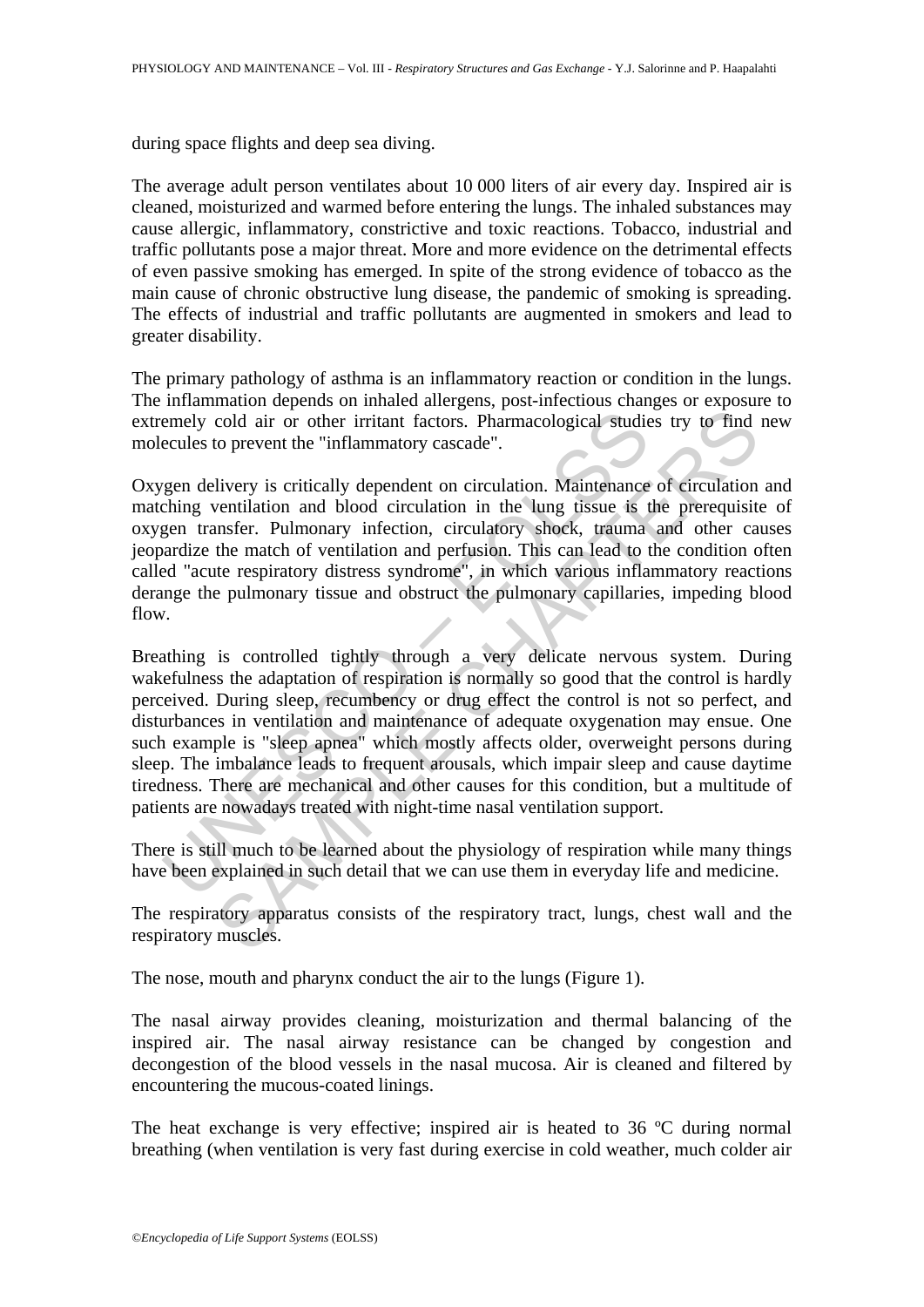can enter the lungs). The humidification is also very good under normal circumstances: inspired air is humidified to 70-80%, and water is absorbed from the expired air so that the loss is insensible. The water exchange is combined with the function of the mucociliary system. It has been calculated that the respiratory epithelium and the mucous glands produce more than 100 ml of secretions every day. The mucus contains enzymes to degrade microbes and other foreign material. There are also antibodies to encounter different intruders.



Figure 1. Schematic sagittal drawing of the upper respiratory tract.

The nose is the organ for the very important sense of smell (olfaction). Most of the olfactory neurons are situated on both sides at the ceiling of the nasal cavity and they enter the brain as the olfactory nerve. There are also general sensory neurons leading to the trigeminal nerve.

Under normal conditions, air flows freely through the nose and upper respiratory tract. The passage of air is usually silent, even during sleeping while lying in bed. However, different causes can make the airway narrower. This may lead to mouth breathing, and subsequently to vibration, which is called snoring. For instance, the tongue may fall back, the soft palate may bend down, the throat muscles may become too relaxed, and the nostrils may be blocked by nasal congestion. Obesity aggravates these changes, and the flow of air can be temporarily stopped so that obstructive sleep apnea ensues.

The lungs fill most of the thoracic cavity surrounding the heart and the great vessels and oesophagus from both sides (Figure 2).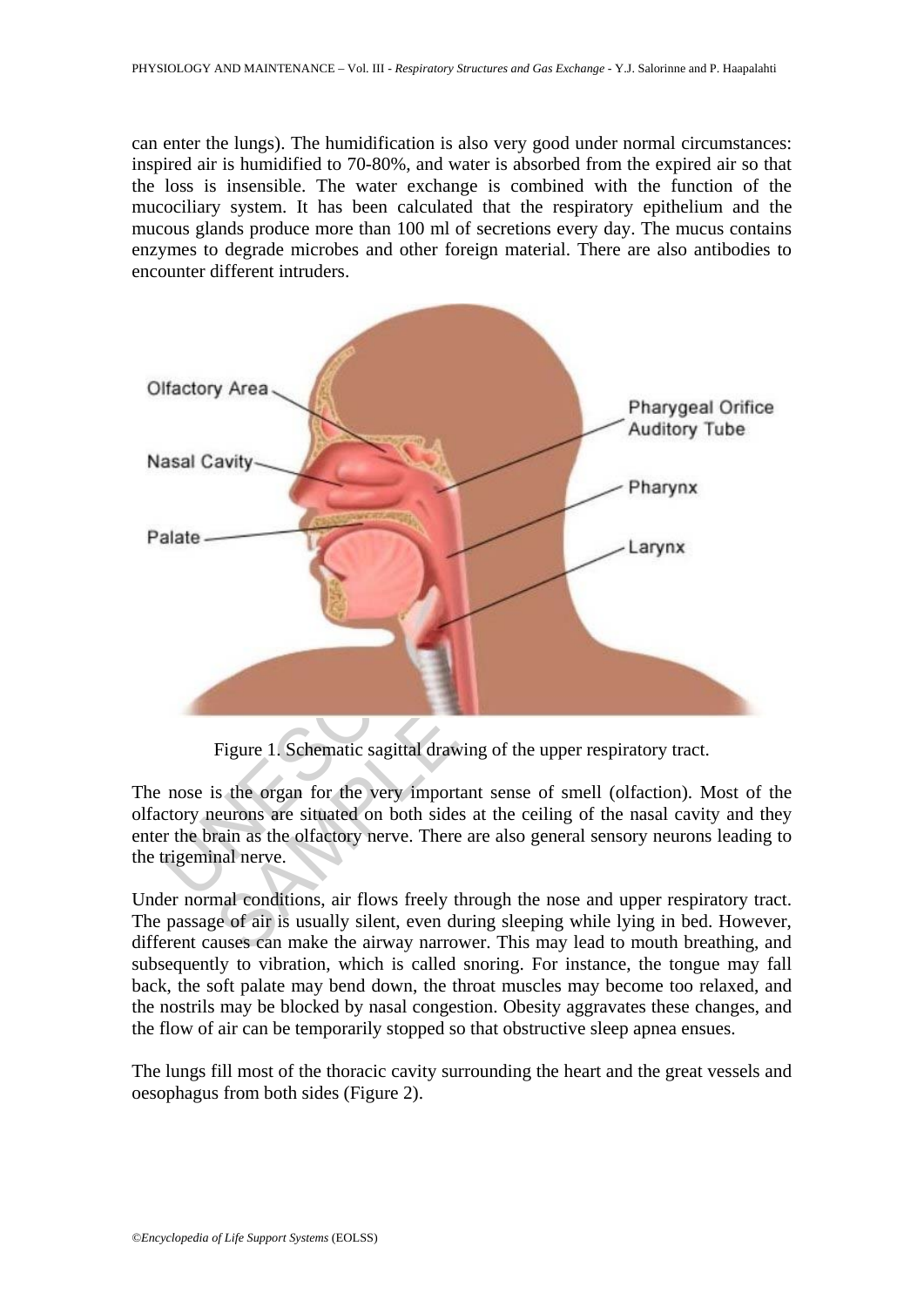

Figure 2. Schematic drawing of the lungs in the thoracic cage. With permission from: Laitinen A and Laitinen A. (1997). Keuhkojen kehitys, anatomia ja histologia [in Finnish]. *Keuhkosairaudet* (ed V. Kinnula, P. Tukiainen, L.A. Laitinen). Jyväskylä, Finland: Duodecim.